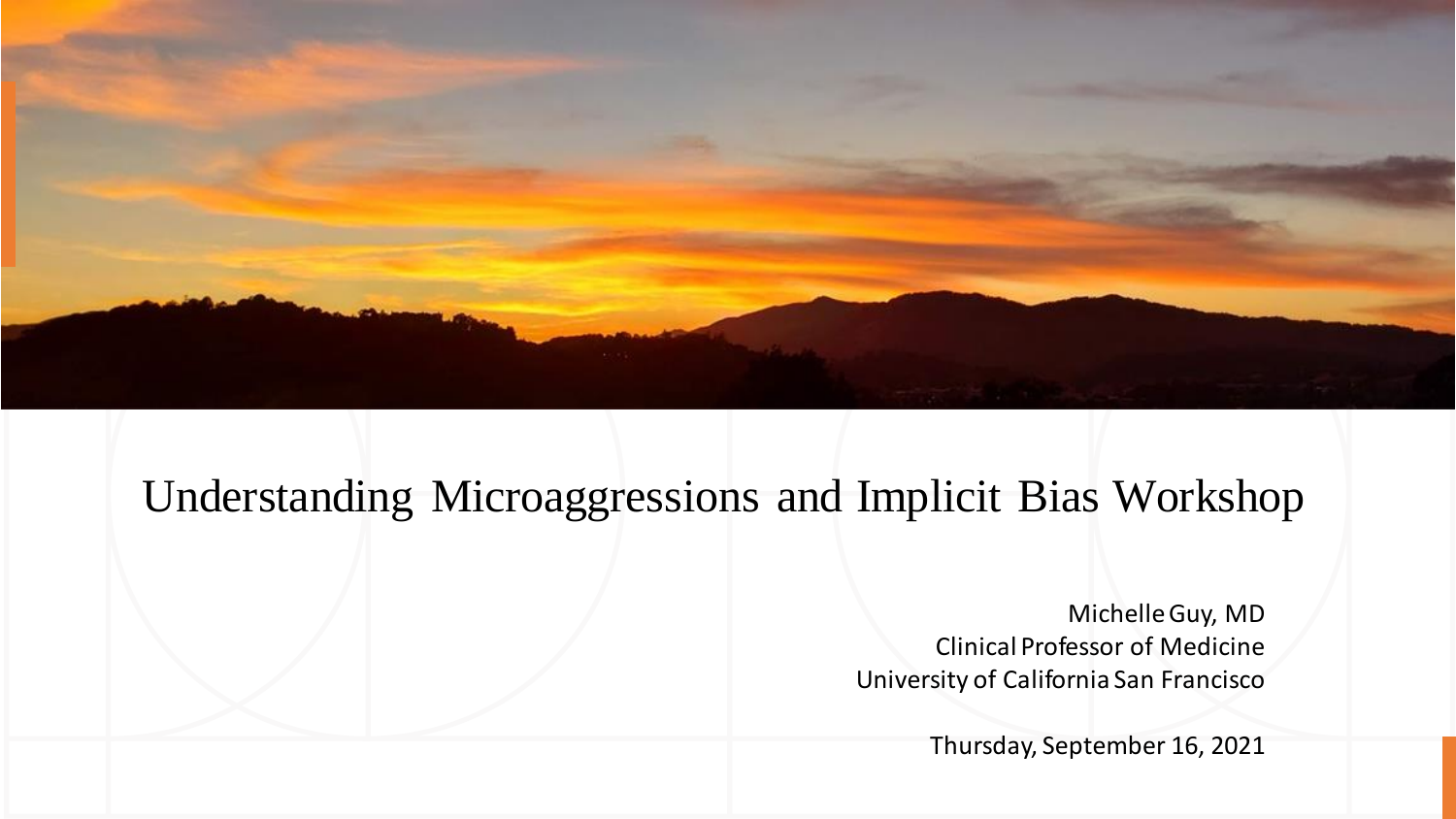#### WHAT IS MICRO-AGGRESSION?



Dr. Chester Pierce, a professor of psychiatry and education at Harvard, first introduced micro aggressions in 1969:

– In referring to incessant "offensive mechanisms" aimed at Blacks on a daily basis and "which are designed to reduce, dilute, atomize, and encase the hapless into his 'place.' The incessant lesson the black must hear is that he is insignificant and irrelevant" (Pierce, 1969, p. 303)

Dr. Derald Wing Sue, a professor at Columbia University and a prominent scholar in this field offers this definition:

"Micro aggressions are brief, everyday exchanges that send denigrating messages to a target group such as people of color, women and gays (Sue, et al., 2008)."





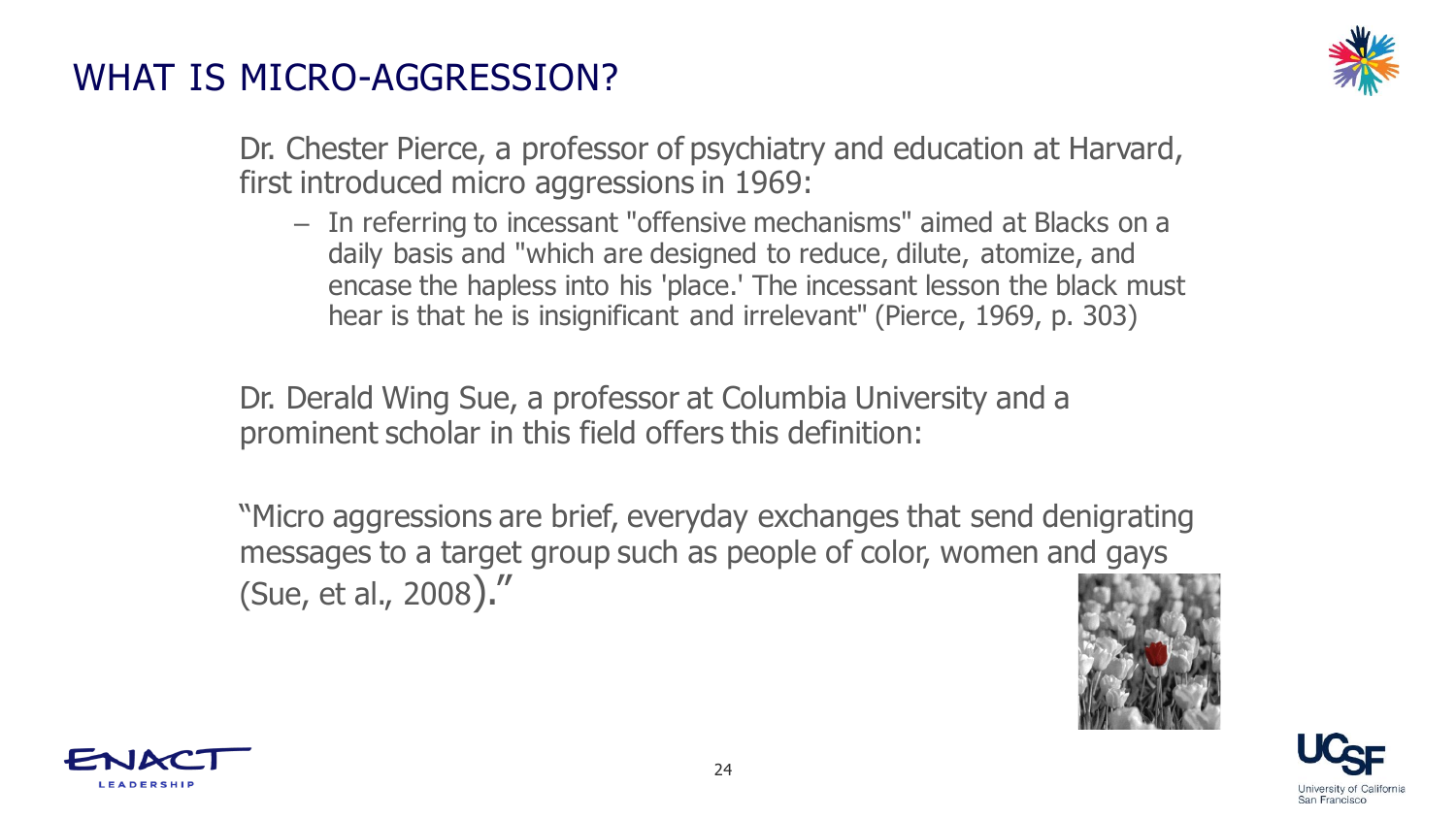# What are Microaggressions?

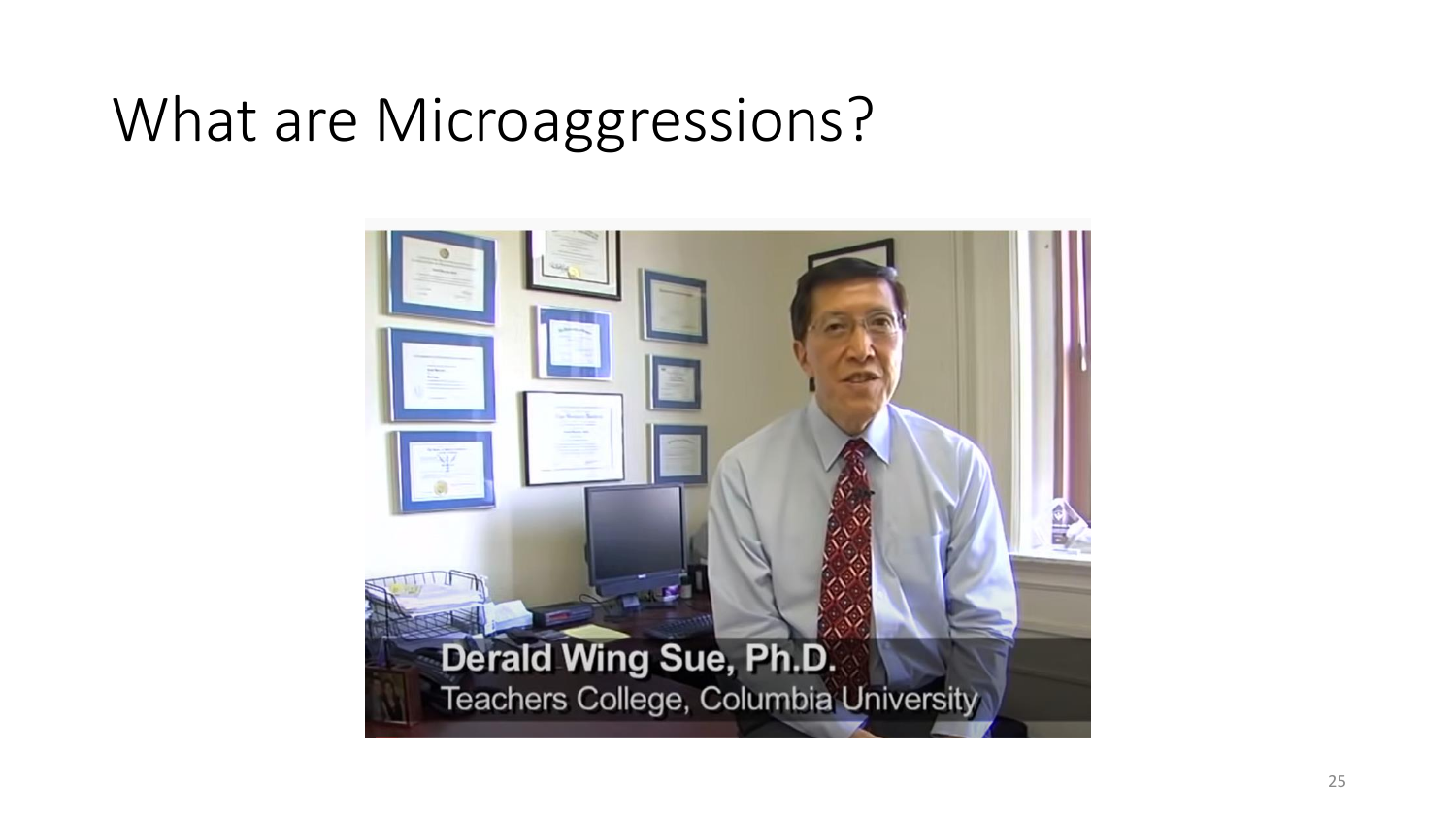#### TYPES OF MICRO AGGRESSIONS



Slights, insults or comments about a person's social identities that leave the person feeling othered, excluded or not being seen.

The intersections among the isms (e.g. sexism, racism, heterosexism, ageism) are identified as part of a larger system of inequality.

Modes fall into three main categories: verbal, physical and symbolic

- **Verbal** both insults and back-handed compliments
- **Physical** body language, touching, eye contact
- **Symbolic** visual messages, cues

*Source: Dr. Pamela Hopkins, "Women's Experiences of Micro Aggressive Acts: Meaning Making and Copies Strategies" 2012. Used by permission.*



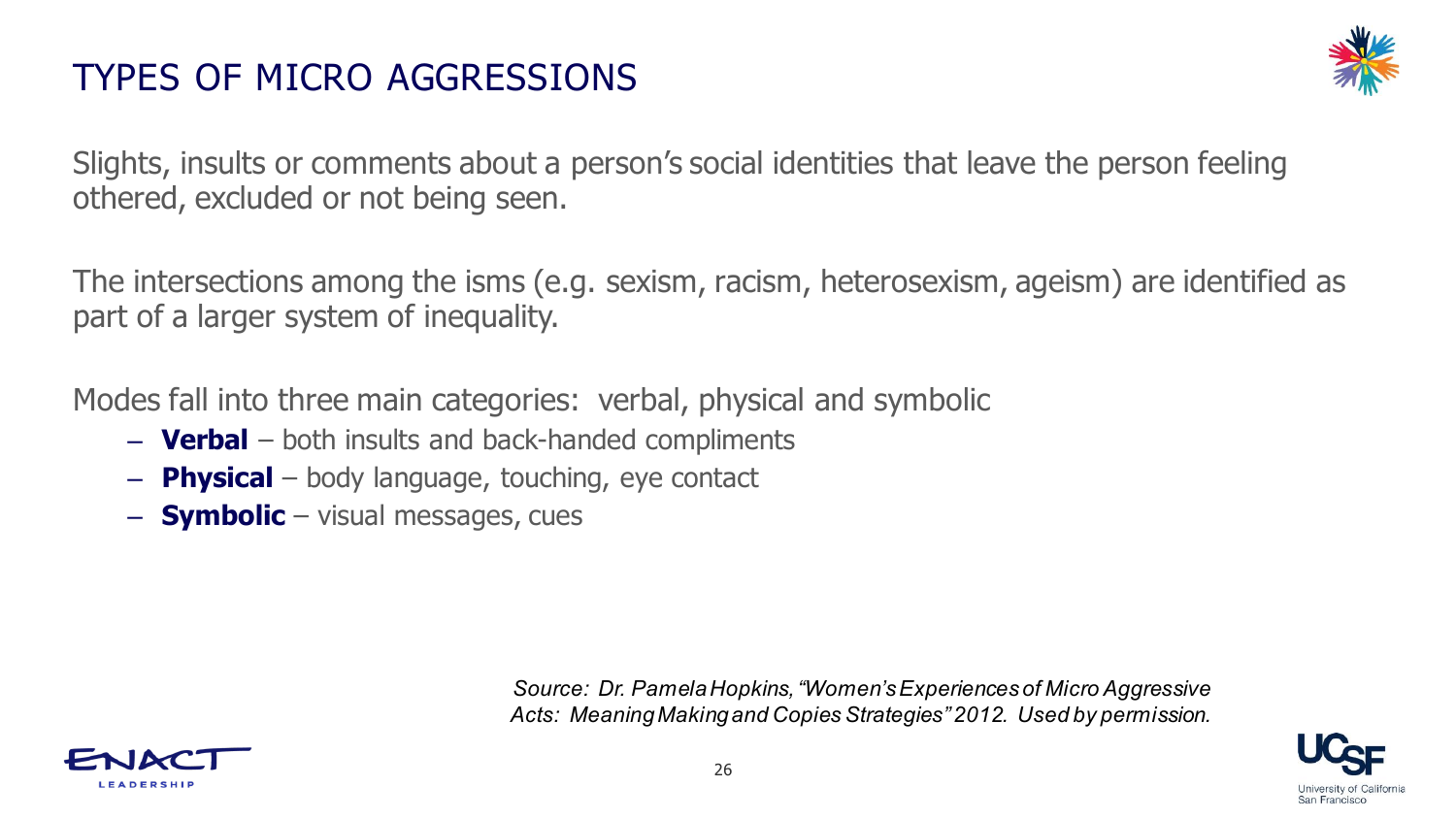### RECOGNIZING & RESPONDING TO MICRO AGGRESSIONS



#### **A conscious choice made with the intent of surviving**, as opposed to defensive strategies that are often unconscious reactions to what individuals experience as life threatening situations.

#### **Adaptive Strategies** – allows for self-protection or survival

- Ignore/Silence
- Personal Change strategy

**Generative Strategies** – enables one to change the relationship with the perpetrator

- Educate
- Engage
- Confront
	- \* Use of Humor was noted within each of the generative strategies

*Source: Dr. Pamela Hopkins, "Women's Experiences of Micro Aggressive Acts: Meaning Making and Copies Strategies" 2012. Used by permission.*



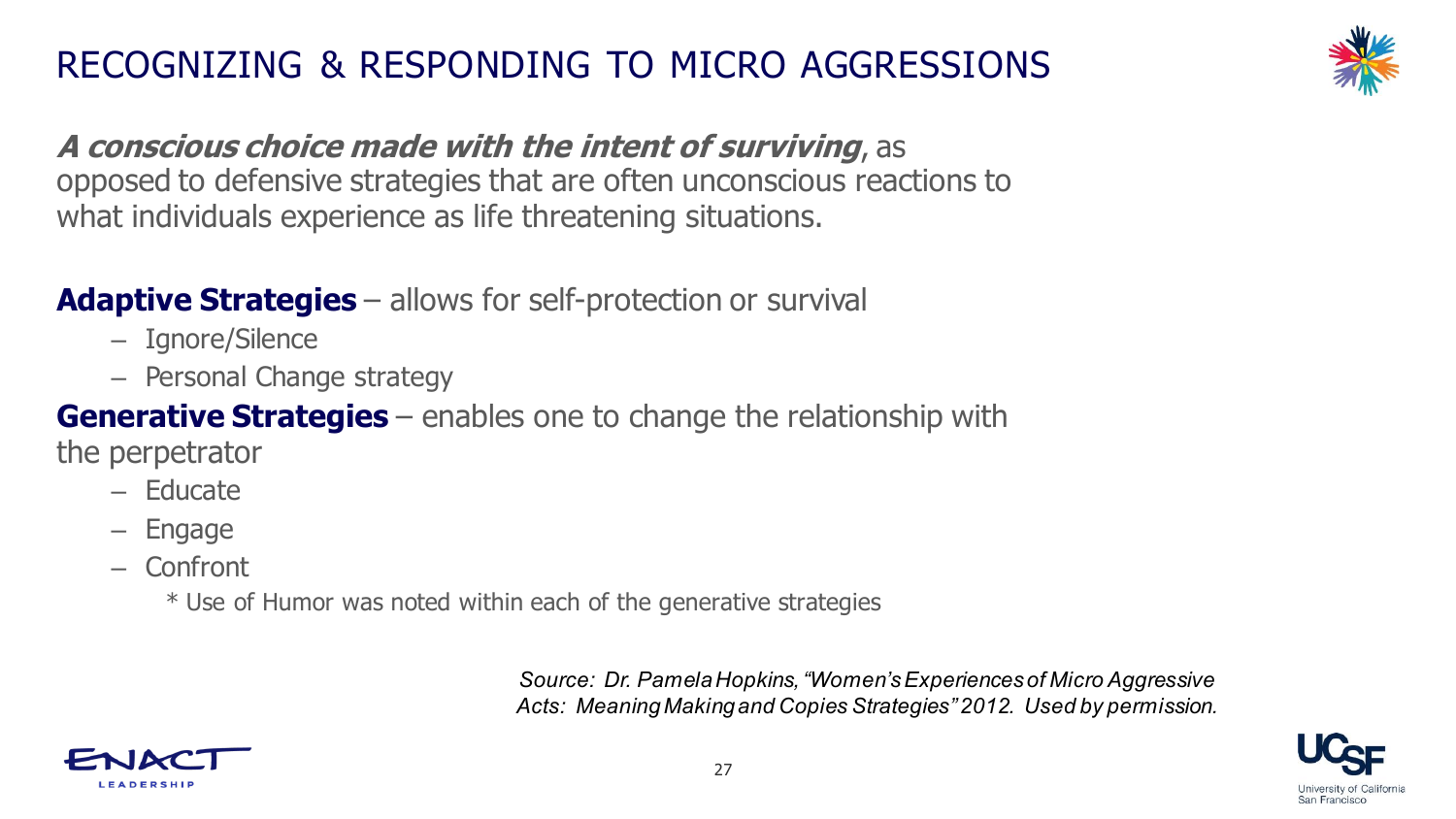### The Players

- The "Victim" the one impacted by the microaggression
- The "Perpetrator"– the one committing the microaggression regardless of intention
- The "Bystander" the silent witness
- The "Ally"- the witness who responds/supports to the victim
- The "Upstander" the witness who responds to the perpetrator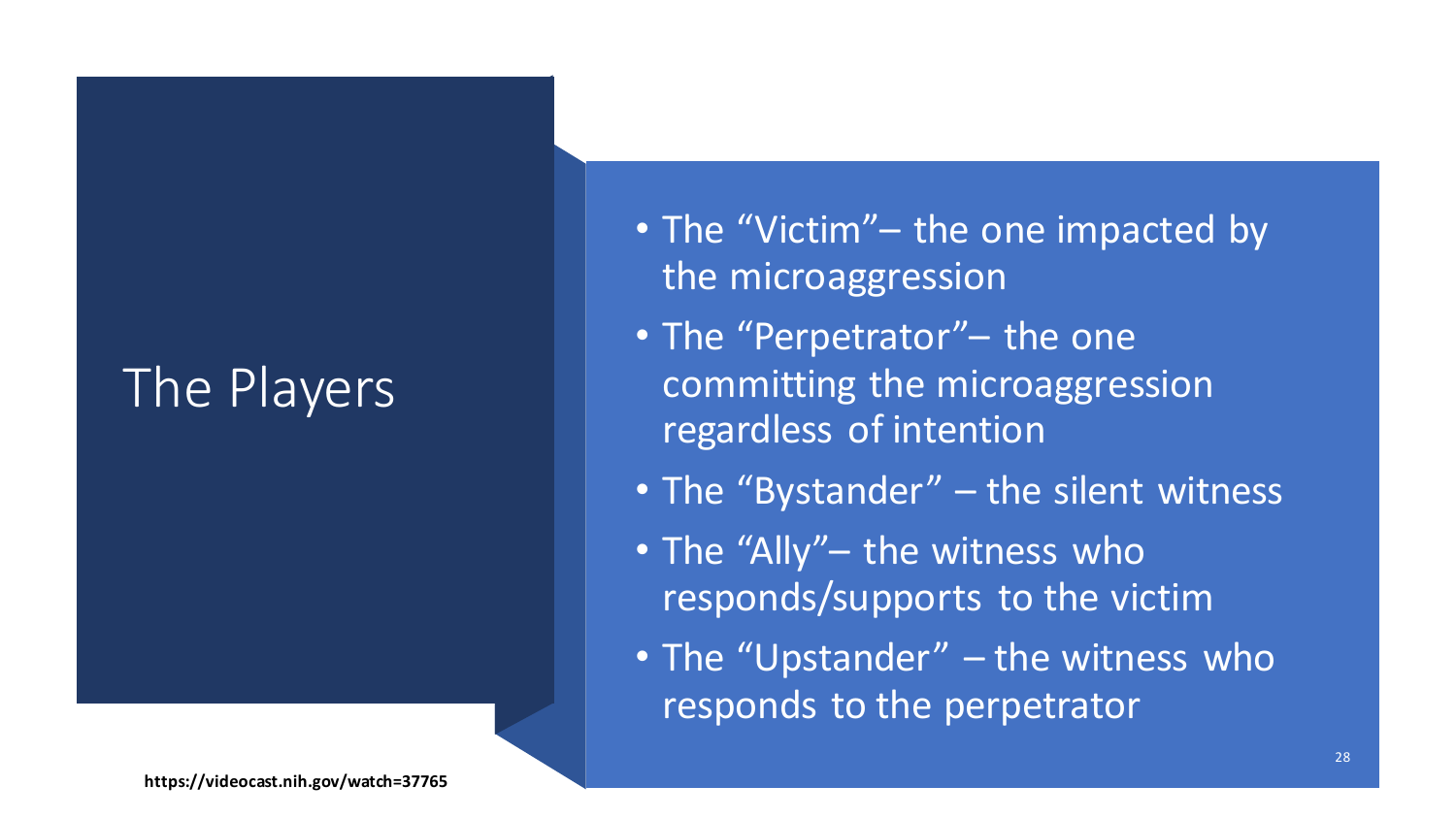Creating an Inclusive Learning Environment

- 1. It's important to name and call out mistreatment and microaggressions as either an ally or upstander.
	- a) An ally supports the person who is microaggressed (victim)
	- b) An upstander intervenes and speaks directly to the person committing the microaggression (perpetrator)
	- c) You may not always do it perfectly, but saying nothing is equal to participating in the harm lead with empathy and humble inquiry
- 2. Consider hierarchy, power and privilege dynamics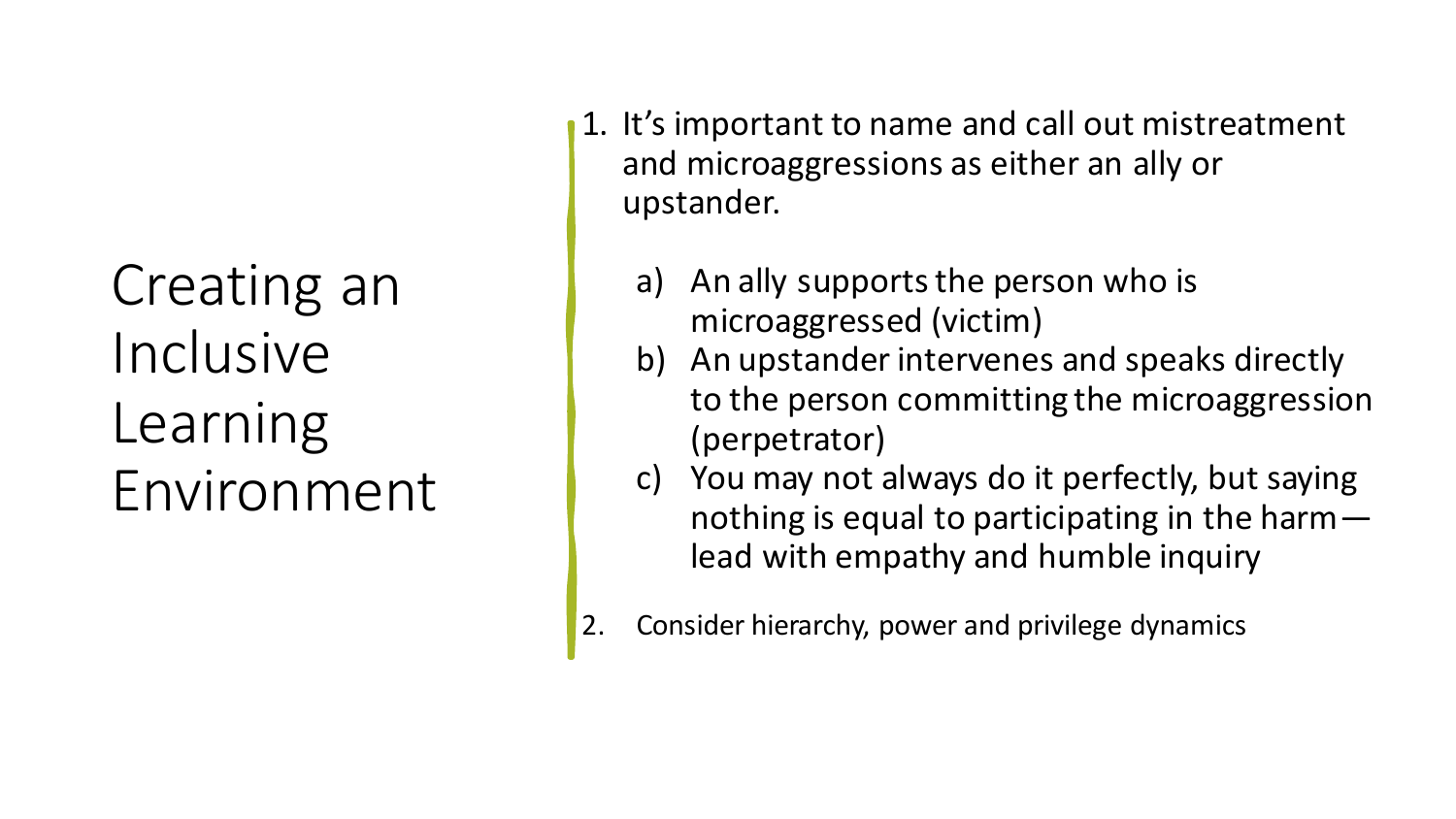### **Upstander**

- **Assertive** Let's get some help.
- Action-oriented Together we make a difference in this situation.
- Courageous We can find resolution
- **Compassionate** We need to find a<br>way to help both the "victim" and<br>"offender" for the sake of our community
- Leader Let's figure this out together!

### **Bystander**

- **Cautious** Should we get involved?
- *Open* I've never done this before, but together, maybe we can help
- **Doubtful** Can this be resolved?
- **Clarity** How should we proceed?
- **Follower** I'm down to help as long as there's support and guidance.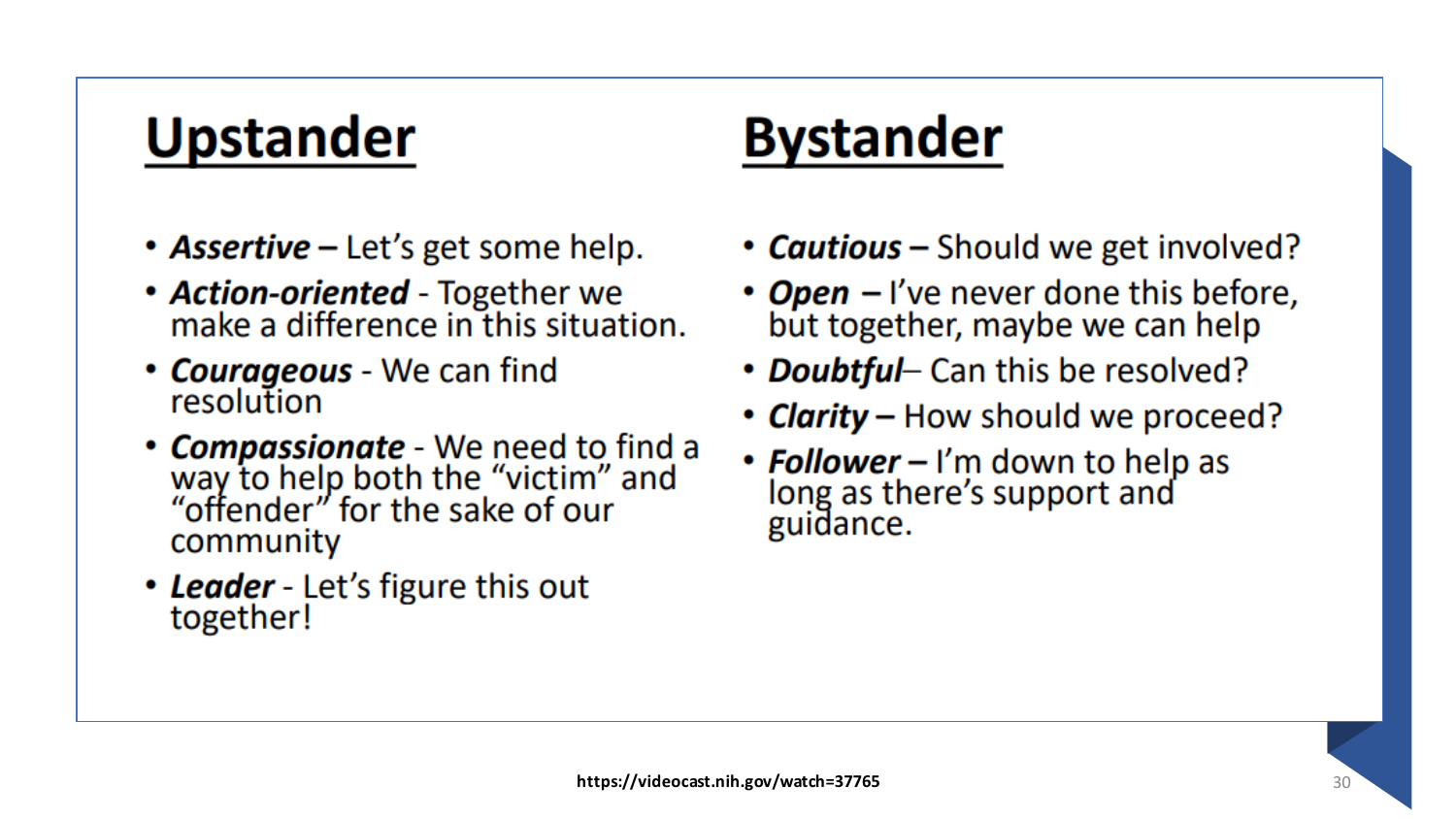

Very often the Bystander and the Upstander share the same feelings when witnessing harm. They both may have empathy for the victim and perpetrator depending on the situation.

# The Bystander/ Upstander: An Observer



Empathy is not required to act.

The difference between the two is in how they respond to a situation.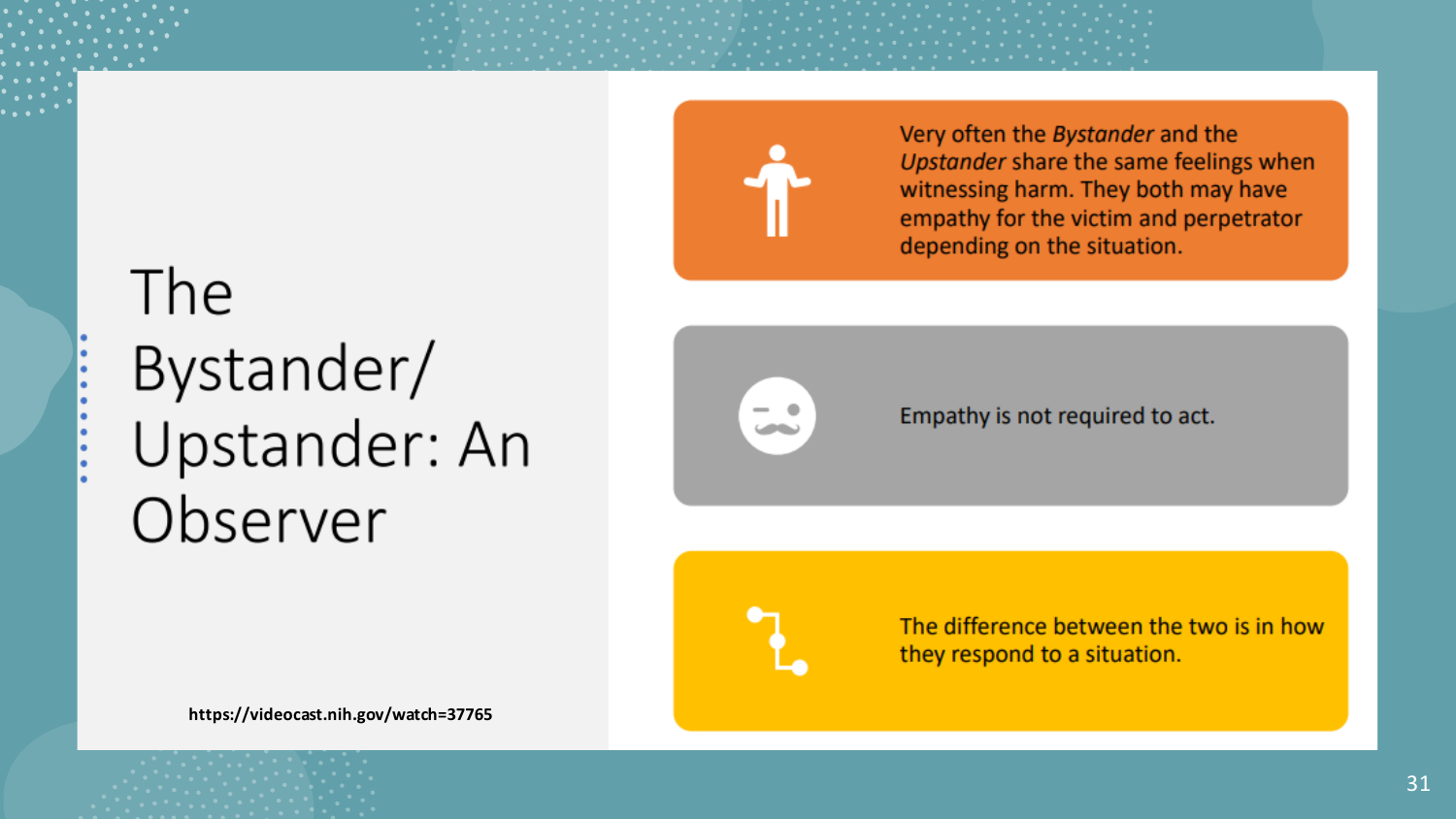## Upstanding

- Bystander vs. Upstander: Call to *action and engagement*
	- **In the moment**
		- *Can we take a time-out so we can unpack that a bit?*
		- *I'm confused about what you just said - would you explain a bit more?*
		- *I'm uncertain about how to talk about what you just said. I need to give it some thought and get back to you later.*
		- *I heard you say \_\_\_\_\_\_\_\_\_. Will you clarify what you meant?*
		- *When I heard your comment I felt/thought …*
		- *I'm thinking about how what was said could impact women…*
		- I'm curious about…
		- Can you help me understand…
		- We seem to see this differently, can you share more about your perspective?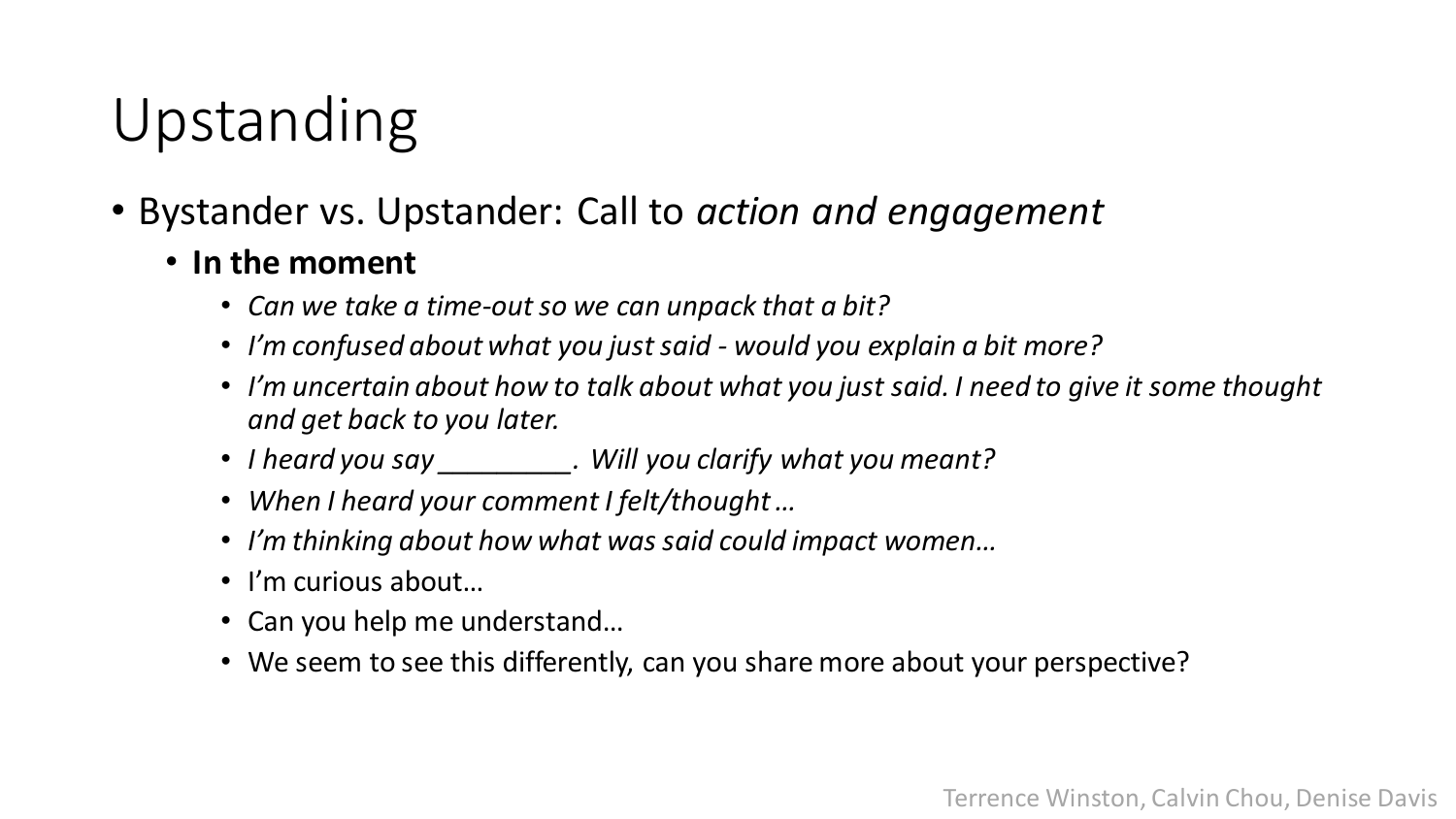# Upstanding

#### • **Later:**

- *May I speak with you about something that's been bothering me?*
- *May I ask you a question about what happened? I'd like to understand where you're coming from.*
- *Would it be OK if we spoke with you about something we observed/experienced?*
- *I'm uncomfortable too, but we'll get through this together.*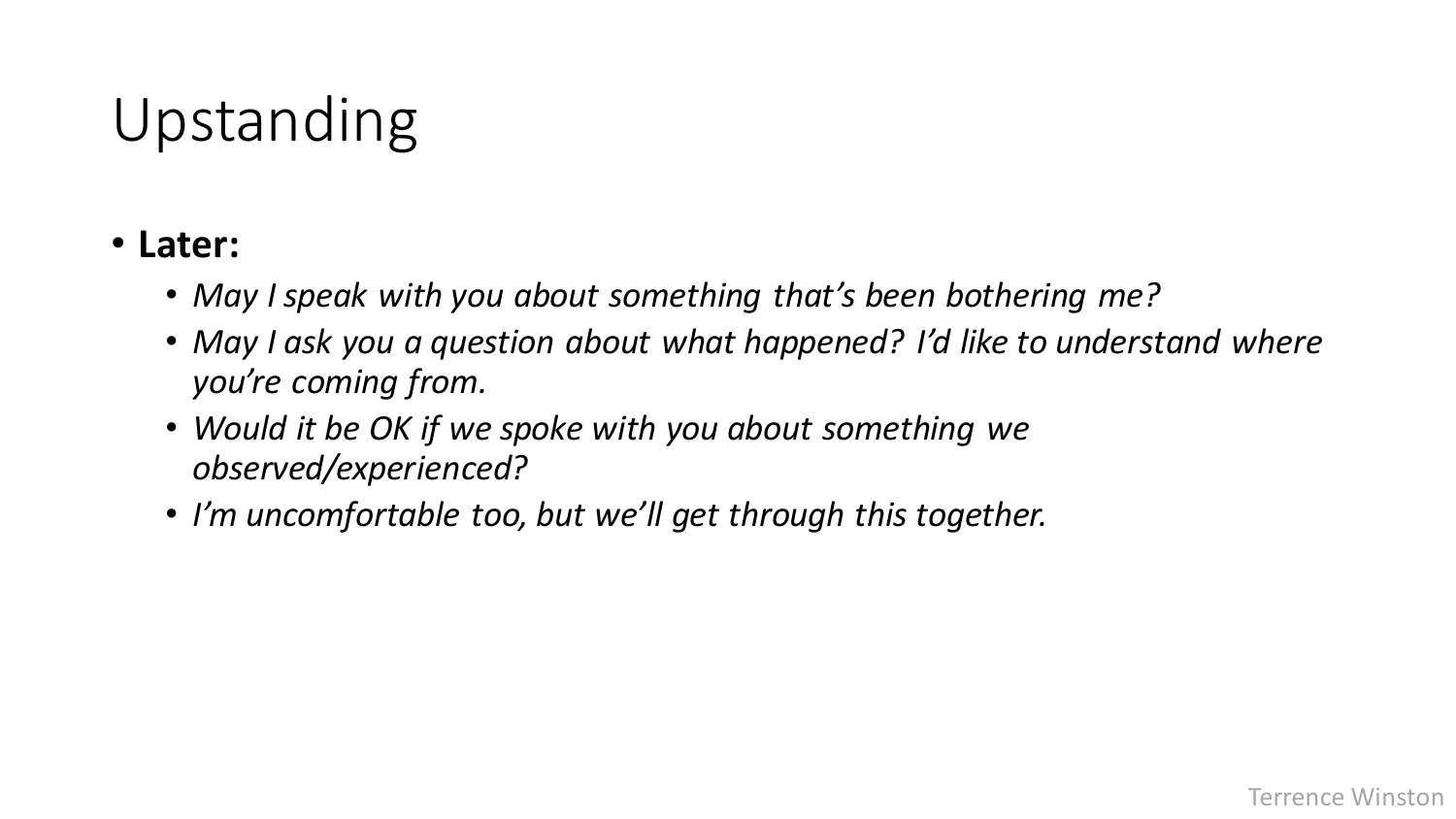#### UPSTANDER BEHAVIOR



- Being an upstander is not easy to do.
- Practice, practice, practice.
- The role of the "observer" is fluid. Being a Bystander or an Upstander is not a fixed point.
- Be kind to yourself! Be in a position to learn and grow from all experiences (positive and negative) in the process to affect change within an environment.
- **Remember to breathe**



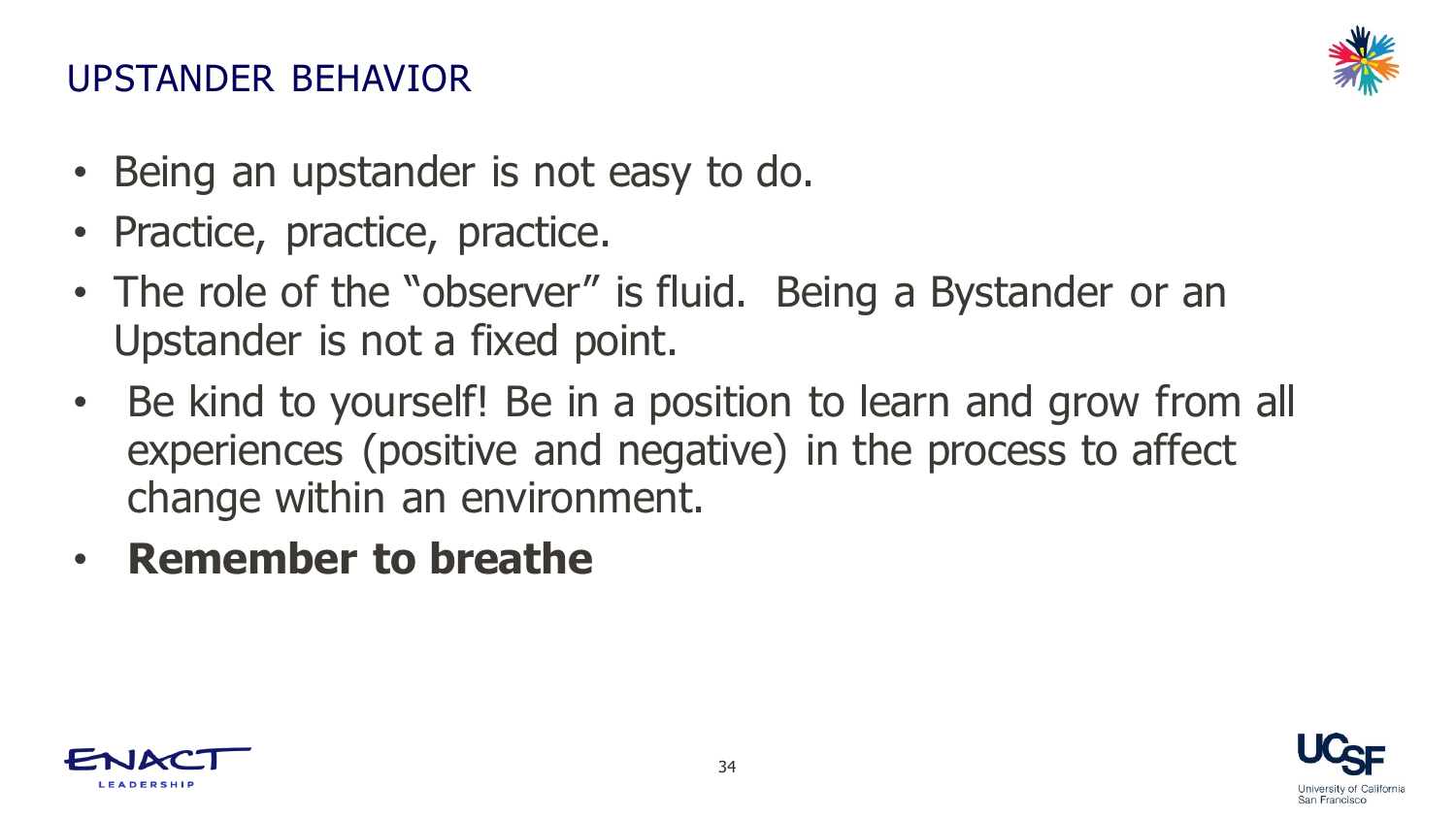#### GENERATIVE STRATEGIES

- **Direct Question:** *What do you mean? Can you explain?*
- **Assume the Best:** *I know you didn't really mean that, but it came across this way …*
- **Call Someone In:** *Can we talk about what just happened?*
- **Call Someone Out:** *That's not cool. We have to do better.*
- **It's Just A Joke:** *I know you think it's just a joke, but I don't think it's that funny.*
- *•* **Honesty:** *The truth is, that makes me uncomfortable. Thanks for understanding.*
- **Curiosity:** *I wonder if we could provide better care if we did "x"?*
- **Acknowledge Wrong:** *I see what's happening here, and I feel bad about it.*
- **Best Interest:** *You're a good person who cares about others, but what you said could be interpreted as . . .*

• Sally M. Evans, Prevention Education Trainer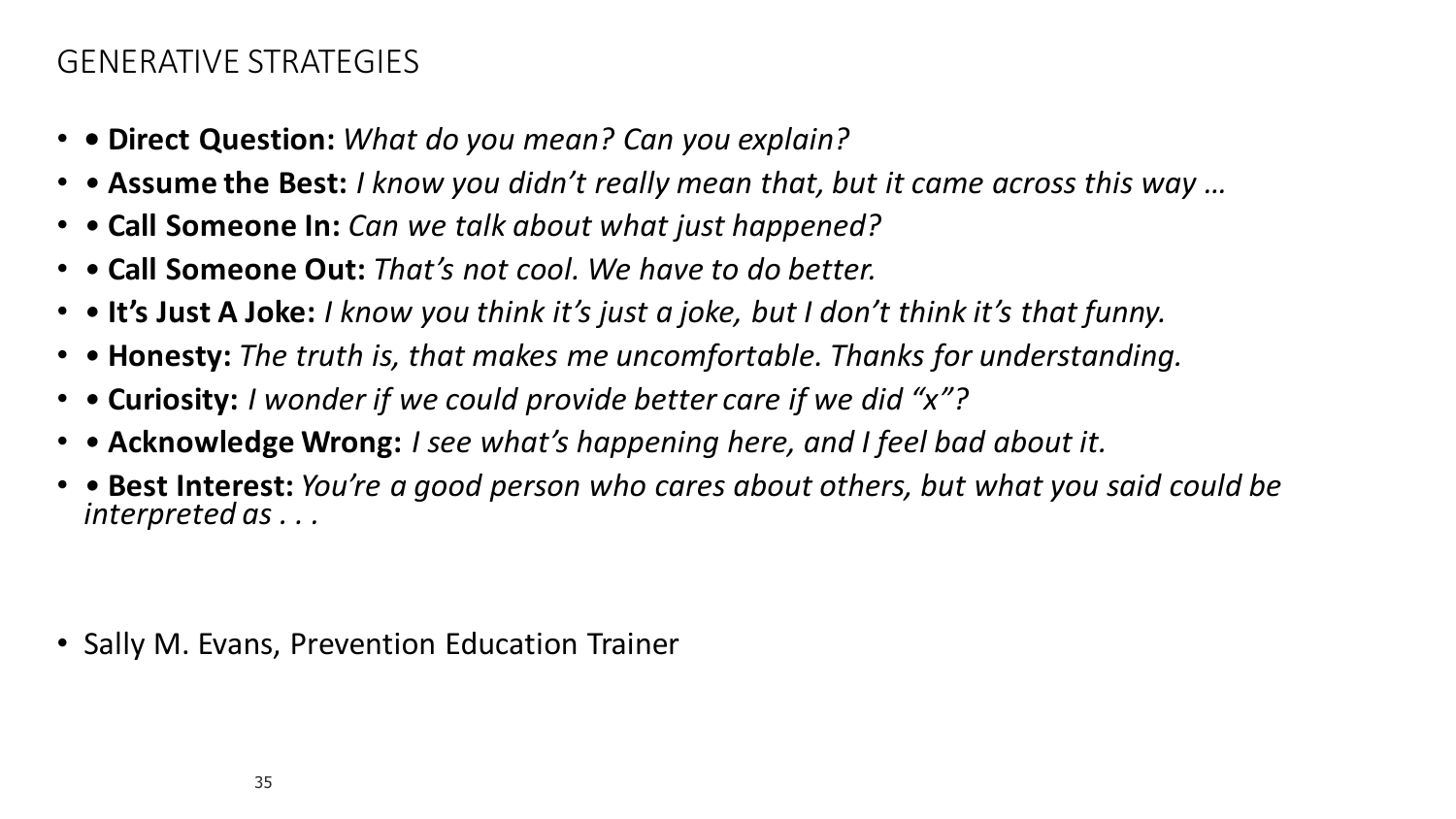# Some tips for the "Perpetrator" (when someone speaks up)

### Do's

- Take a deep breath
- Listen
- Remain open
- Ask questions if you don't understand something
- Offer an apology
- Say, "Thanks for the feedback."

# Don'ts

- Defend your actions
- Justify
- Assign blame
- Invalidate someone else's experience
- Express anger
- Make it about yourself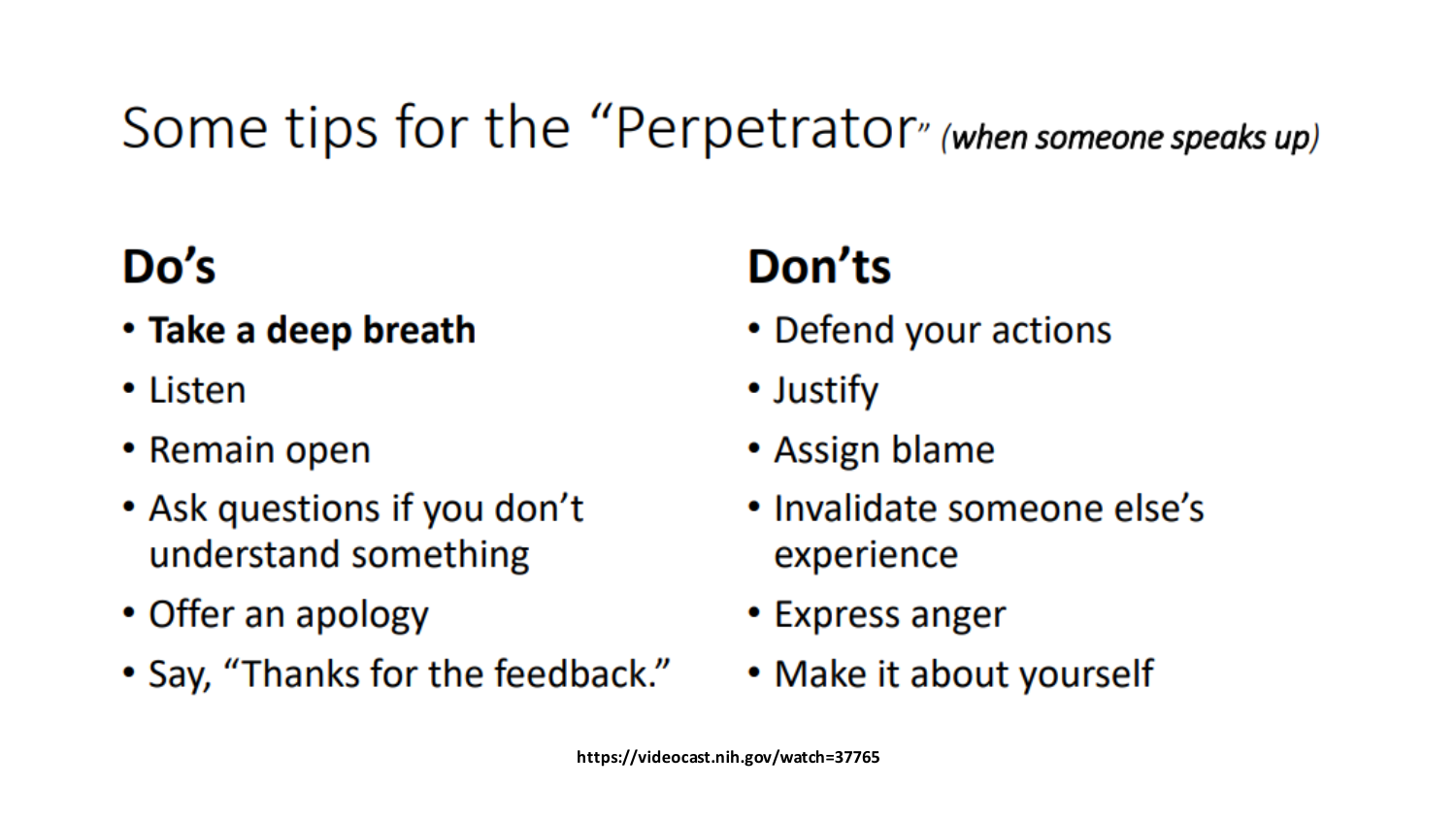# Intent (Aim) vs. Impact (Target)

### <u>Perpetrator - Intent</u>

- I thought that was okay
- It was a compliment
- I was expressing my appreciation
- I was looking to find some common ground
- It was a joke!
- I was trying to make you (me) more<br>comfortable
- I don't see color...

### <u> Victim & Bystander - Impact</u>

- $\cdot$  That was hurtful
- That was cruel
- $\cdot$  I'm weak
- I feel disrespected and belittled
- I feel shamed
- $\cdot$  I'm not welcome
- $\cdot$  It's not safe here
- I don't trust this place
- From now on I'm keeping to myself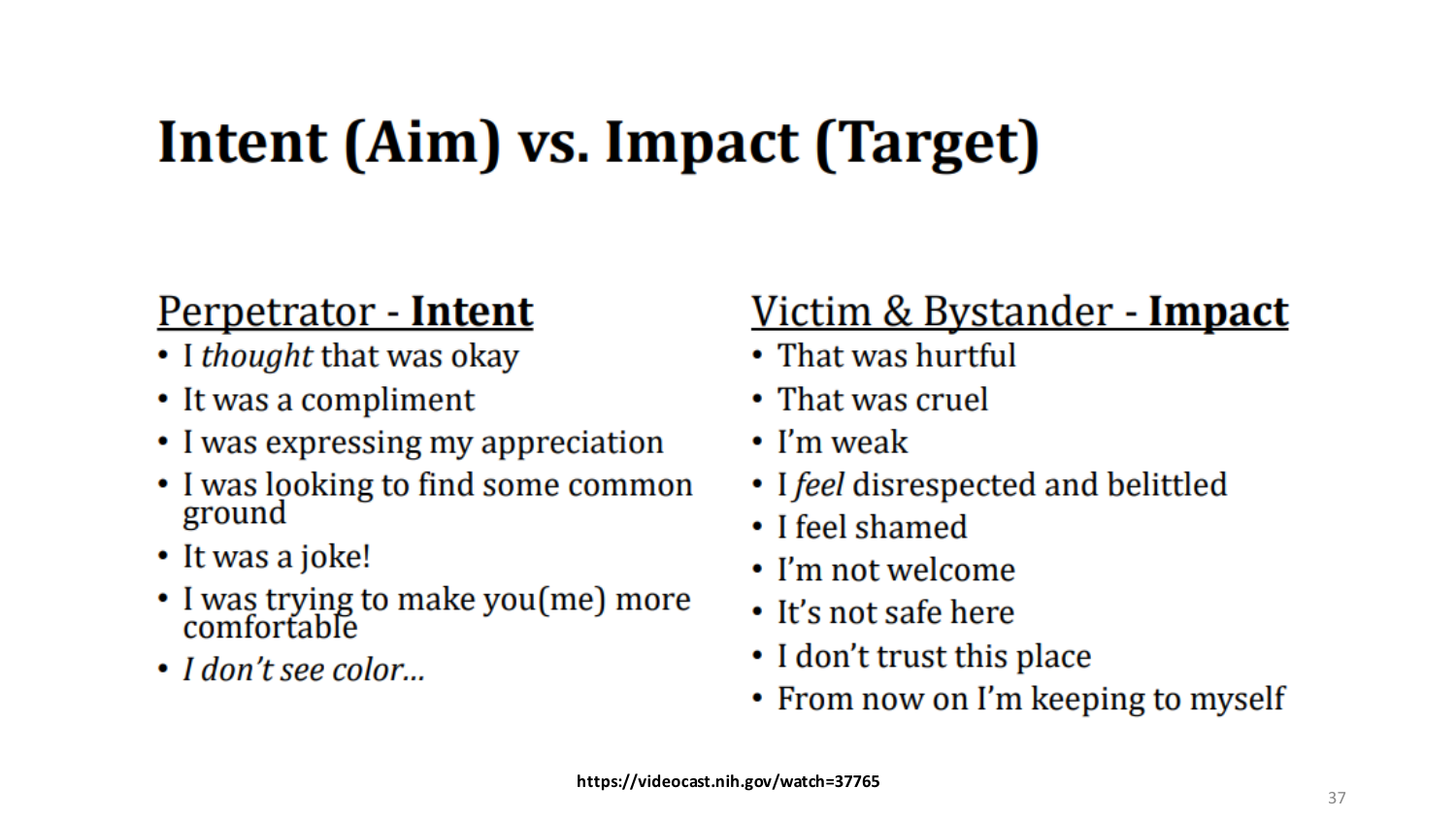### Reflect on our Privilege/Power…

- Be vulnerable, admit mistakes, harm we've caused, work we need to do
- Good apologies focus on people impacted, not intent
	- "I recognize that I have work to do." I'm going to pay closer attention going forward." "I am going to take some time to reflect on this."
- Listen to/value stories of hurt, fear, anger, trauma based on prejudice, harm, marginalization, and disparate treatment
	- These stories are important, **not owed**
	- Retelling these stories can be very difficult
	- Recognize the work it takes to share them
	- Express thanks for the opportunity to learn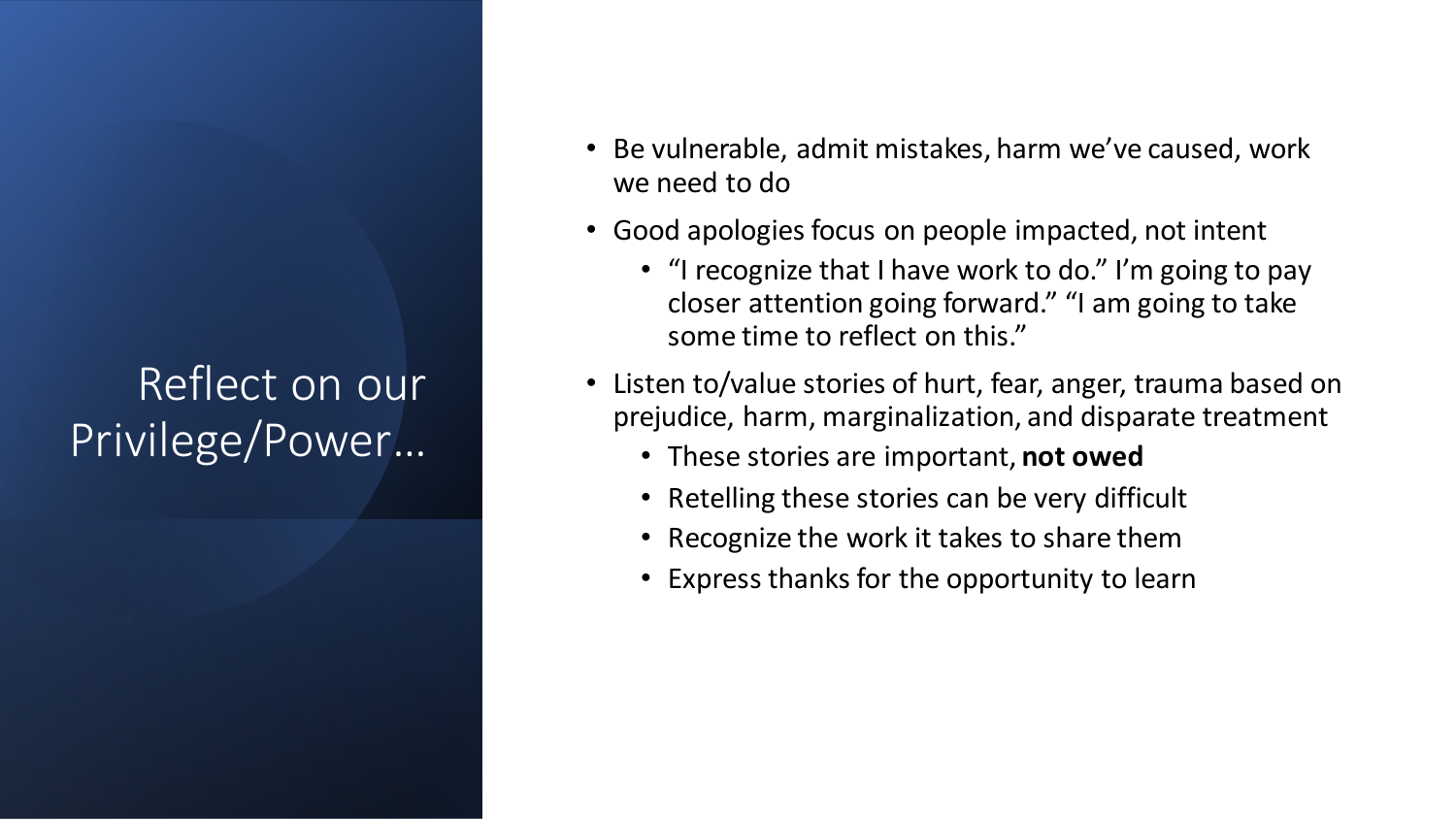#### GENERATIVE STRATEGIES



- ❖ **Direct Question:** What do you mean? Can you explain?
- ❖ **Assume the Best:** I know you didn't really mean that, but it came across this way …
- ❖ **Call Someone In:** Can we talk about what just happened?
- ❖ **Call Someone Out:** That's not cool. We have to do better.
- ❖ **It's Just A Joke:** I know you think it's just a joke, but I don't think it's that funny.
- ❖ **Honesty:** The truth is, that makes me uncomfortable. Thanks for understanding.
- ❖ **Curiosity:** I wonder if we could provide better care if we did "x"?
- ❖ **Acknowledge Wrong:** I see what's happening here, and I feel bad about it.
- ❖ **Best Interest:** You're a good person who cares about others, but what you said could be interpreted as . . .

Sally M. Evans, Prevention Education Trainer

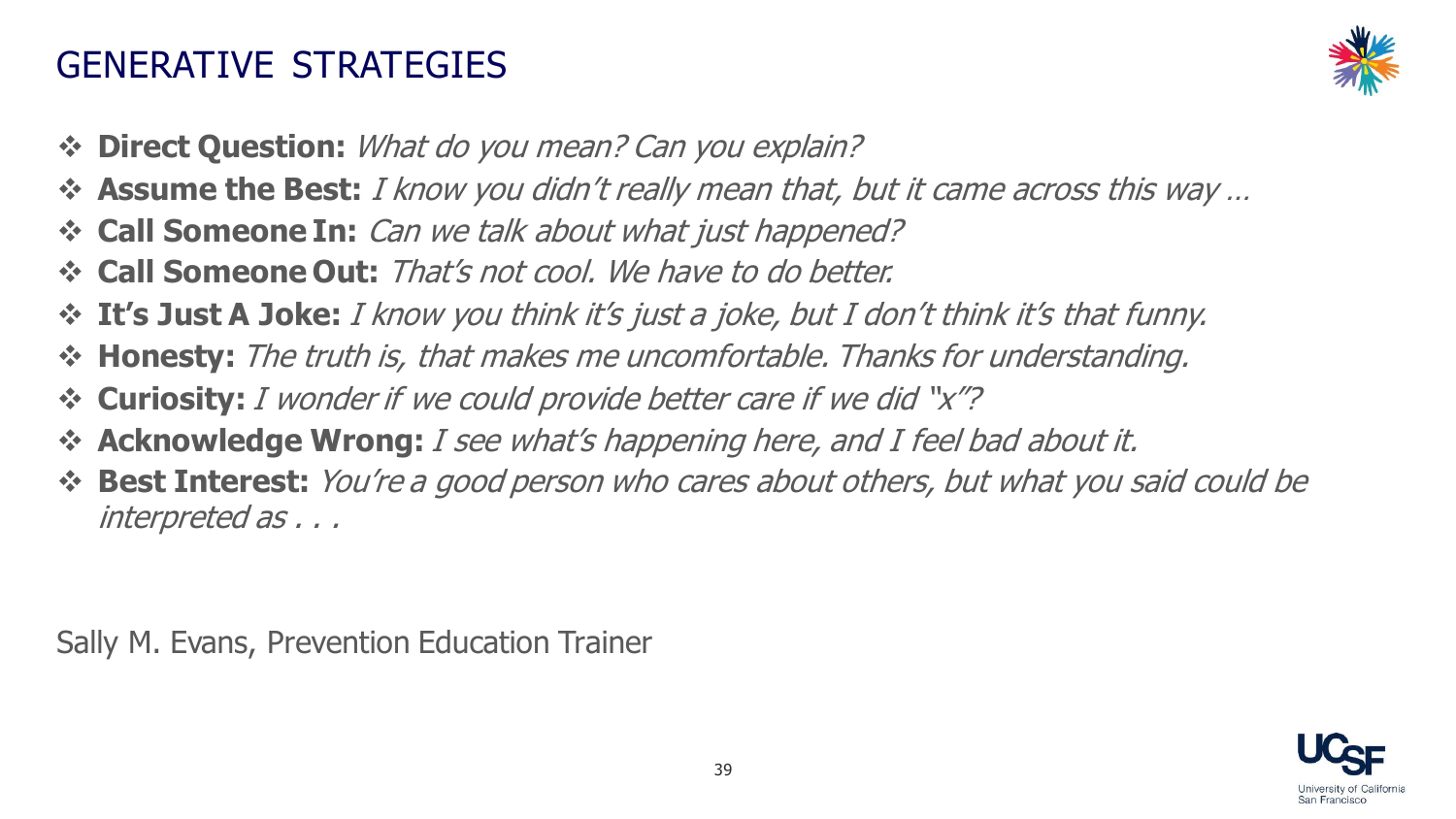#### Interprofessional Key Concepts for Creating an Inclusive Learning Environment

- Issues of hierarchy and power are prominent in healthcare and are some of the most challenging issues to address
- Are all team members included in the discussions and are diverse viewpoints incorporated?
- Do stereotypes or assumptions about roles of different health professions affect team collaboration or patient care?
- Is there space amongst the team for all members to address bias or stereotypes voiced by another team member about patients?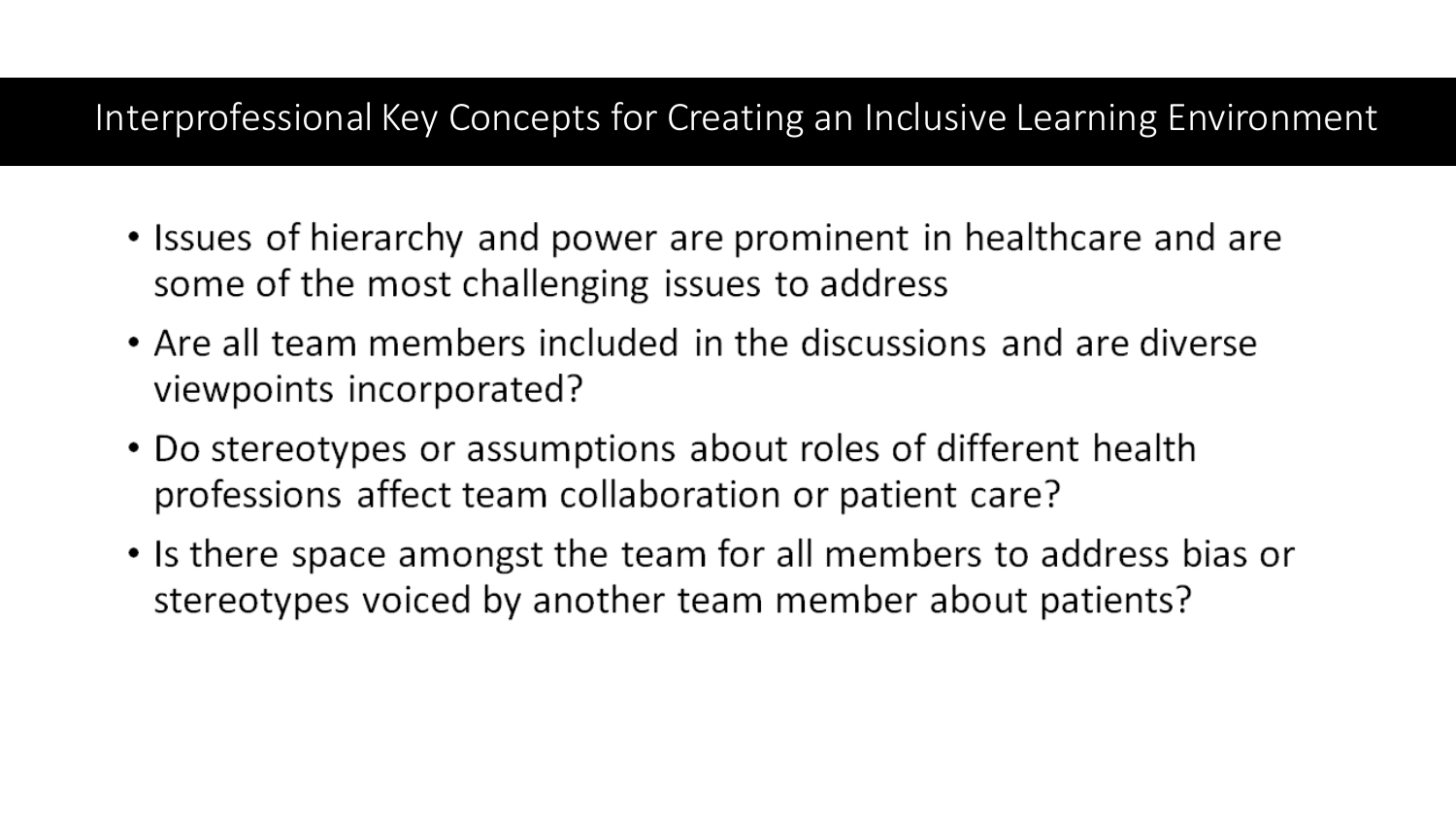Dr. Sue offers 5 suggestions for things individuals can do to avoid perpetuating microaggressions:

- 1.Be constantly vigilant of your own biases and fears.
- 2. Seek out interaction with people who differ from you (in terms of race, culture, ethnicity, and other qualities).
- 3.Don't be defensive.
- 4.Be open to discussing your won attitudes and biases ad how they might have hurt others or in some sense revealed bias on your part.
- 5.Be an ally, by standing personally against all forms of bias and discrimination.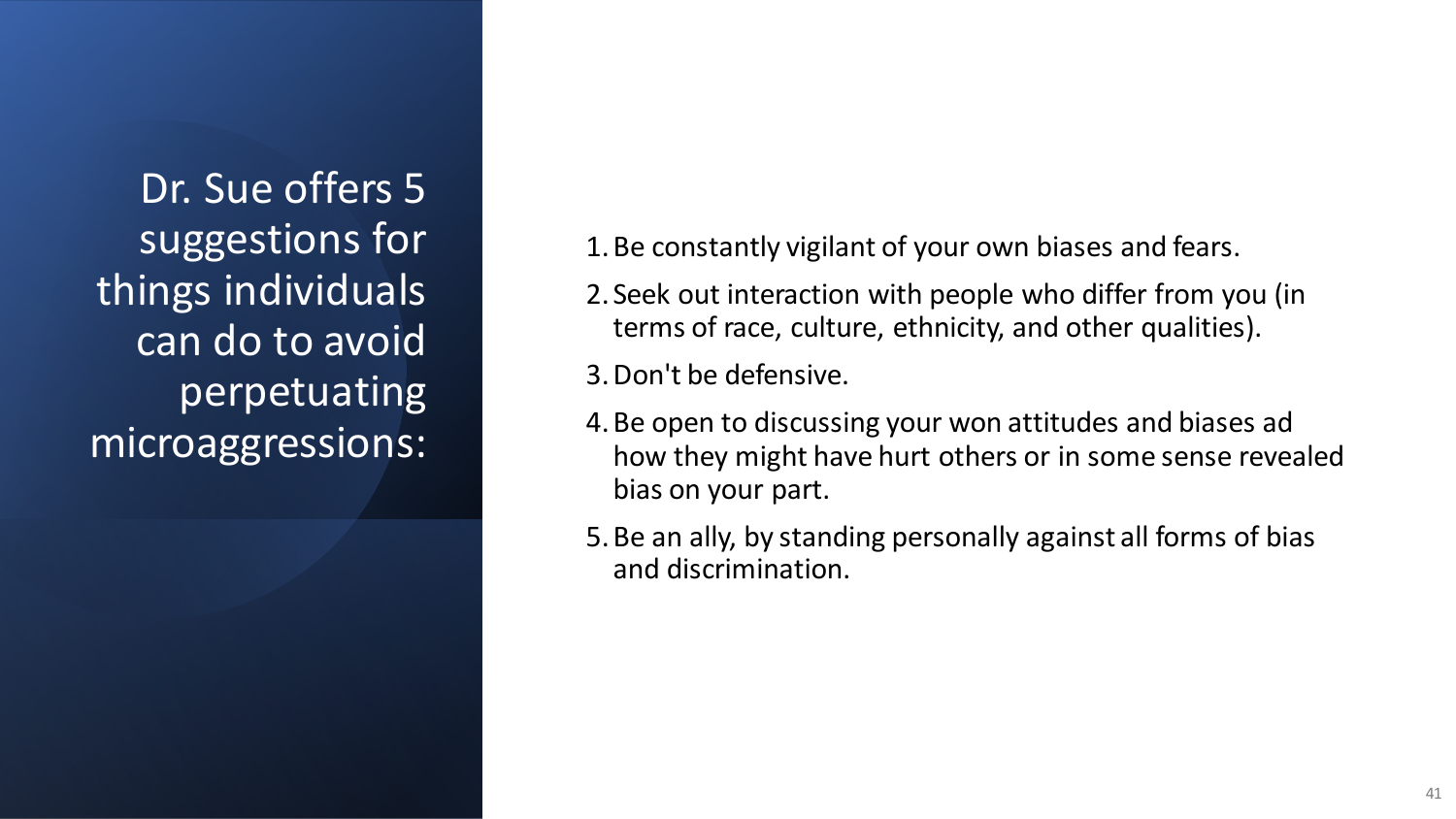### THE INCLUSIVE LEADER: PERSONAL ACCOUNTABILITY







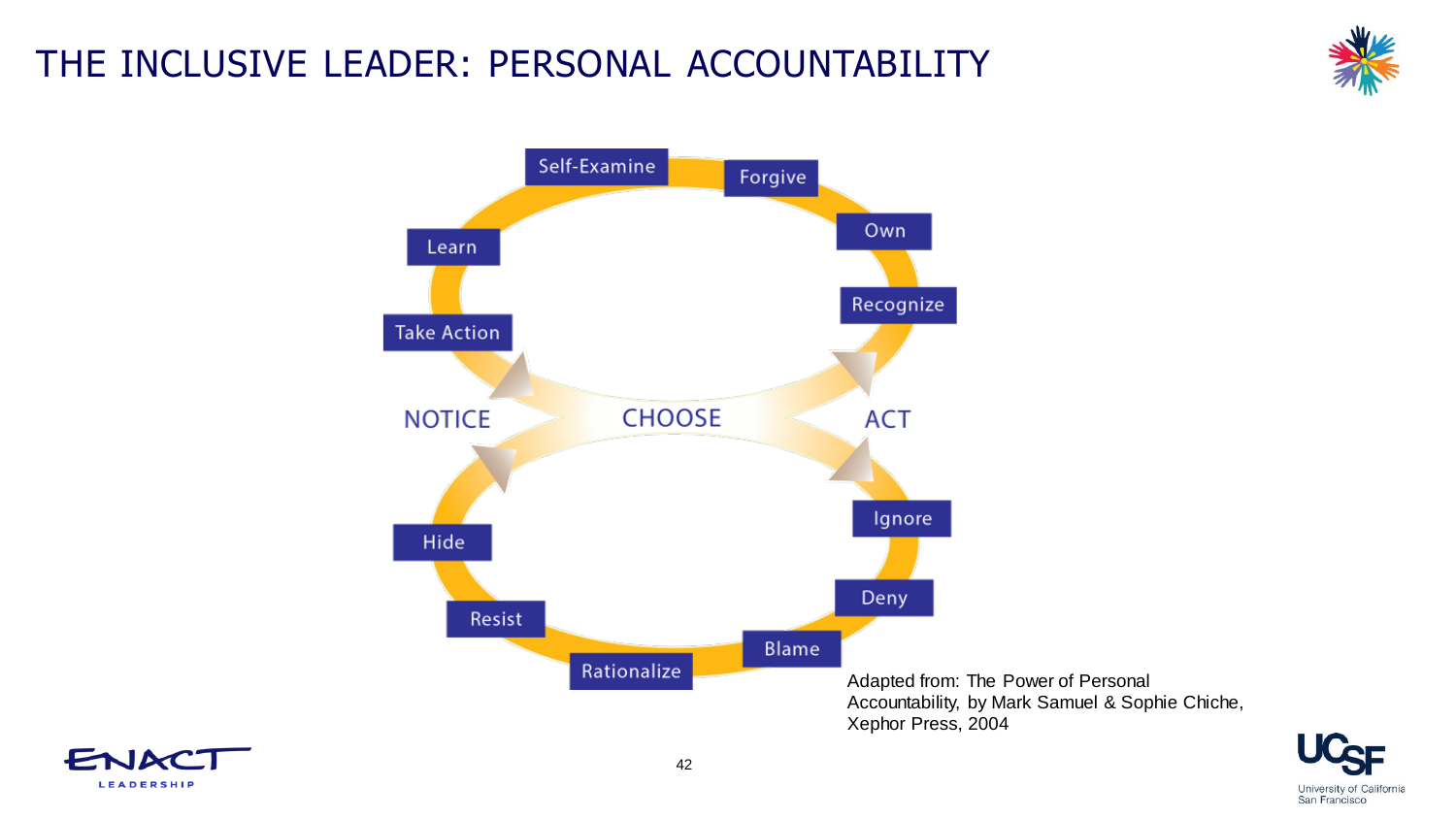The Upstander in a Collective Culture Paradigm Ubuntu—"I am because we all are"

Within every bystander exists an upstander

What are my responsibilities as a member of the this committee?

What is my relationship to this community?

Where do opportunities exist to partner with others?

What is my relationship to others?

Who else shares my concerns and perspective?